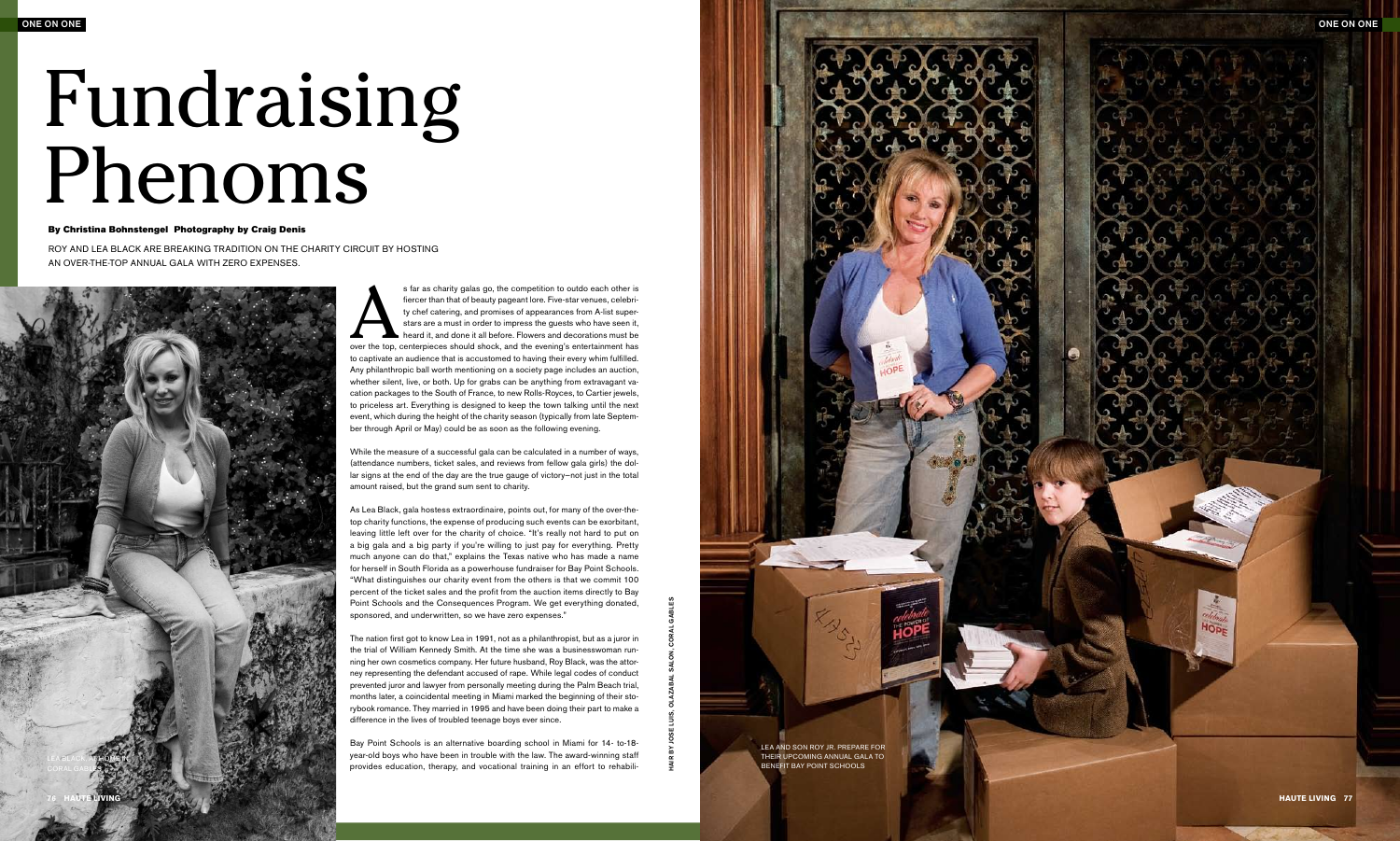WORK THIS HARD TO charity and ask my FRIENDS TO PUT UP THEIR MONEY, I WANT TO MAKE SURE THAT THE CHARITY ACTUALLY

 $1991$ 

tate the young men. The program boasts astounding success; more than 90 percent of Bay Point graduates never commit another crime and the State of Florida's Juvenile Justice Accountability Board rated it as one of the best programs of its kind. The Consequences Program, founded by Engin Yesil and Lea, is a proactive intervention program designed to redirect troubled teens before they find themselves in trouble.

It is a fitting charity of choice for the Blacks, considering their passion<br>for fighting injustice. Roy's fame as a criminal defense attorney spans<br>decades and he has represented a variety of celebrity names like Rush<br>Limb t is a fitting charity of choice for the Blacks, considering their passion for fighting injustice. Roy's fame as a criminal defense attorney spans decades and he has represented a variety of celebrity names like Rush Limbaugh, Marv Albert, Kelsey Grammer, Mary Hart, Peter Max, and Dennis Rodman. His most recent client is Indianapolis 500 racecar champion evasion. Roy is the go-to-attorney for television networks seeking on-air commentators—he regularly appears on NBC's *Today Show* to review high profile cases. Though his status as a celebrity lawyer for criminal defense has skyrocketed, his passion to fight for what is right remains grounded. "I've always had a great affinity for people in our society who have no power, no money, no connections, and little education. They don't get a fair break from the system and are often viewed and treated as some type of underclass, less-than citizen," says Roy.





roy black is one of the biggest supporters of juvenile rehabilitation

"IF I'M GOING TO raise money for GETS THE MONEY."

> this year's gala is themed the power of hope. the charity ball has raised more than \$10 million for bay point schools

Hair by J ose Luis, Olazabal Salon, Coral Gables